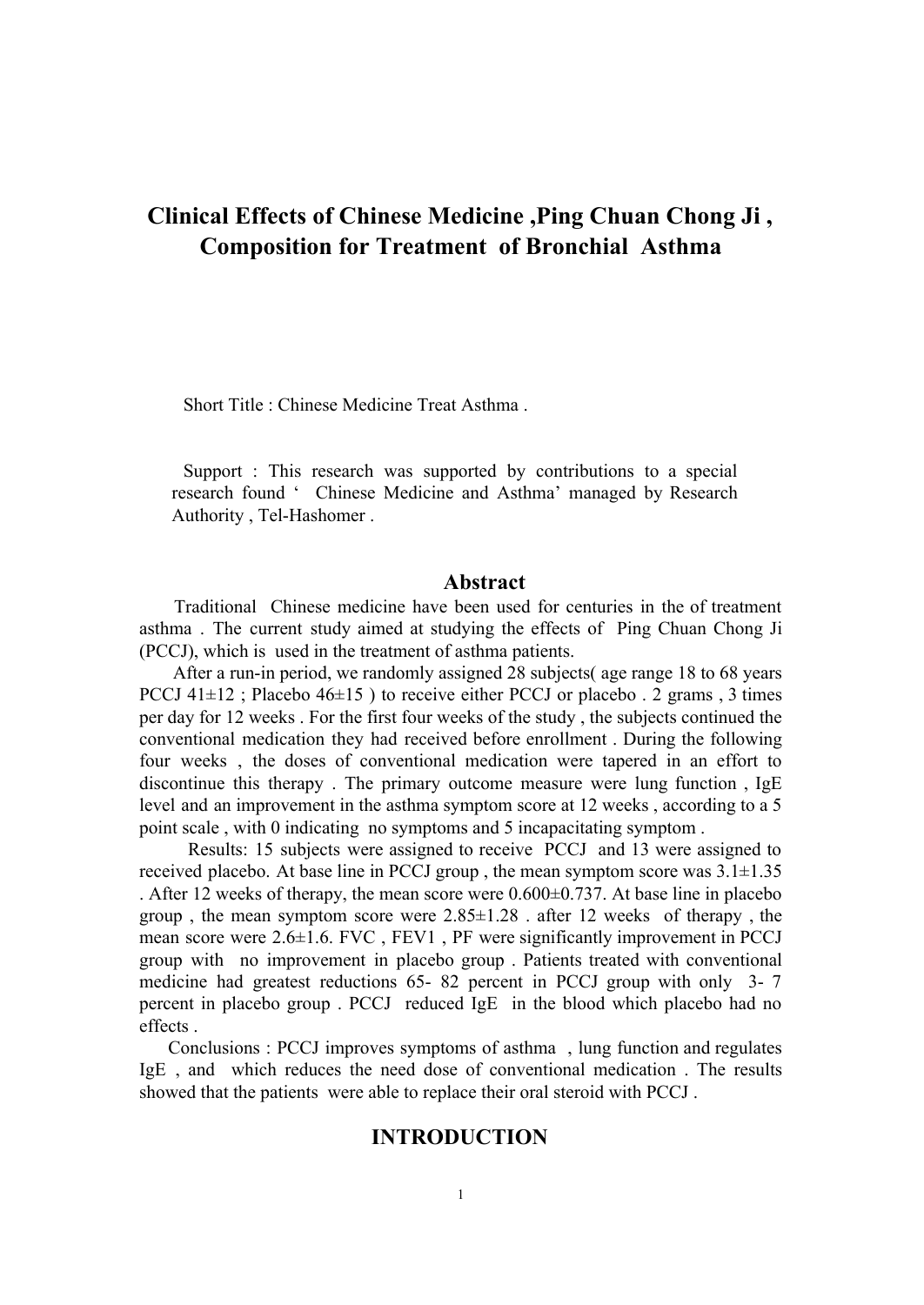Despite important progress in our understanding the pathogenesis of asthma , morbidity and even mortality from the disease in the developed countries have not decreased  $(1-3)$ . At present preventive therapy for the asthma is mainly based on topical or systemic corticosteriods, agents that raise concern about long term safety . Therefore patients often express an interest to explore non conventional approaches to relief symptoms of asthma . In China, herbal therapy has been used for several centuries as therapy for asthma with an apparent beneficial effect . Studies has been done in the last 10 years in China and Japan which have suggested that herbs can have some deferrable effects such as regulate T cell subgroups<sup>(4)</sup>, decrease IgE<sup>(5)</sup> and enhanced cAMP. However , it has been difficult to assess the benefit of herbal therapy using scientific methods. This difficulty results mainly from the fact that the concentration and dose of the apparent pharmacologically active components of the herbs are not well known or standardized . Furthermore , according to the traditional Chinese therapy , the mixture of herbs has to be individualized for each patient . We therefore decided to study a fixed combination of herbs , Ping Chuan Chong Ji (PCCJ) . This combination ( it's components are listed in the appendix), is a modification of an ancient mixture assigned to the Ming Dynasty . Preliminary animal and clinical research has suggested that these herbs may improve symptoms , induce a measurable effect on lung function , on IgE levels , the degree of bronchial reactivity and thereby may enable reduction the dose of steroids. We therefore conducted a double blind placebo controlled study ,in which we evaluated the short term effect of this fixed composition of herbs on symptoms, need for rescue medication , lung function and IgE levels in patient with mild to moderate asthma.

#### **METHODS**

Patients

Patients, 18 to 68 years old with mild -moderated disease who had asthma for at least three months and had been treated with an inhaled steroid for at least three months or  $\leq$  5mg prodnison, were enrolled. Thirty consecutive patients from the pulmonary clinic of the Sheba medical center were approached, and 28 patients were randomly divided into two groups , 15 to receive PCCJ and 13 to placebo . Patients data is presented in table 1. The differences in base-line characteristics between the two groups were minor and non significant.

|                                                     |             |                 | table 1. Base-Line Characteristics of the Study Groups (mean $\pm$ SD) |        |  |
|-----------------------------------------------------|-------------|-----------------|------------------------------------------------------------------------|--------|--|
| Characteristics                                     | <b>PCCJ</b> | Placebo         | P value                                                                |        |  |
|                                                     |             |                 |                                                                        |        |  |
|                                                     | $N = 15$    | $N = 13$        |                                                                        |        |  |
|                                                     |             |                 |                                                                        |        |  |
| Age $(yrs)$                                         | $41\pm12$   | $46 \pm 15$     | 0.3876                                                                 |        |  |
| Gender $(M/F)$                                      | 3/12        | 6/7             |                                                                        |        |  |
| Duration of disease (yrs)                           |             | $19.8 \pm 15.6$ | $18.5 \pm 14.9$                                                        | 0.8401 |  |
| Dose of inhaled salbutamol (ug /day)* $340 \pm 250$ |             |                 | $340 \pm 280$                                                          | >0.05  |  |
| Dose of Fluticasone (ug/day)                        |             | $417\pm417$     | $292. \pm 257$                                                         | 0.4627 |  |
| Dose of salmeterol $(ug/day)$                       |             | $127 \pm 57$    | $107\pm 45$                                                            | 0.961  |  |
| Dose of Budesonide (ug/day)                         |             | $333 \pm 269$   | $160 \pm 203$                                                          | 0.0783 |  |
| Symptom score during days $+$                       |             | $3.2 \pm 1.5$   | $2.85 \pm 1.28$                                                        | 0.6364 |  |
| Symptom score at nights $+$                         |             | $1.9 \pm 1.8$   | $1.9 \pm 1.6$                                                          | 0.8556 |  |
| Lung Function**                                     |             |                 |                                                                        |        |  |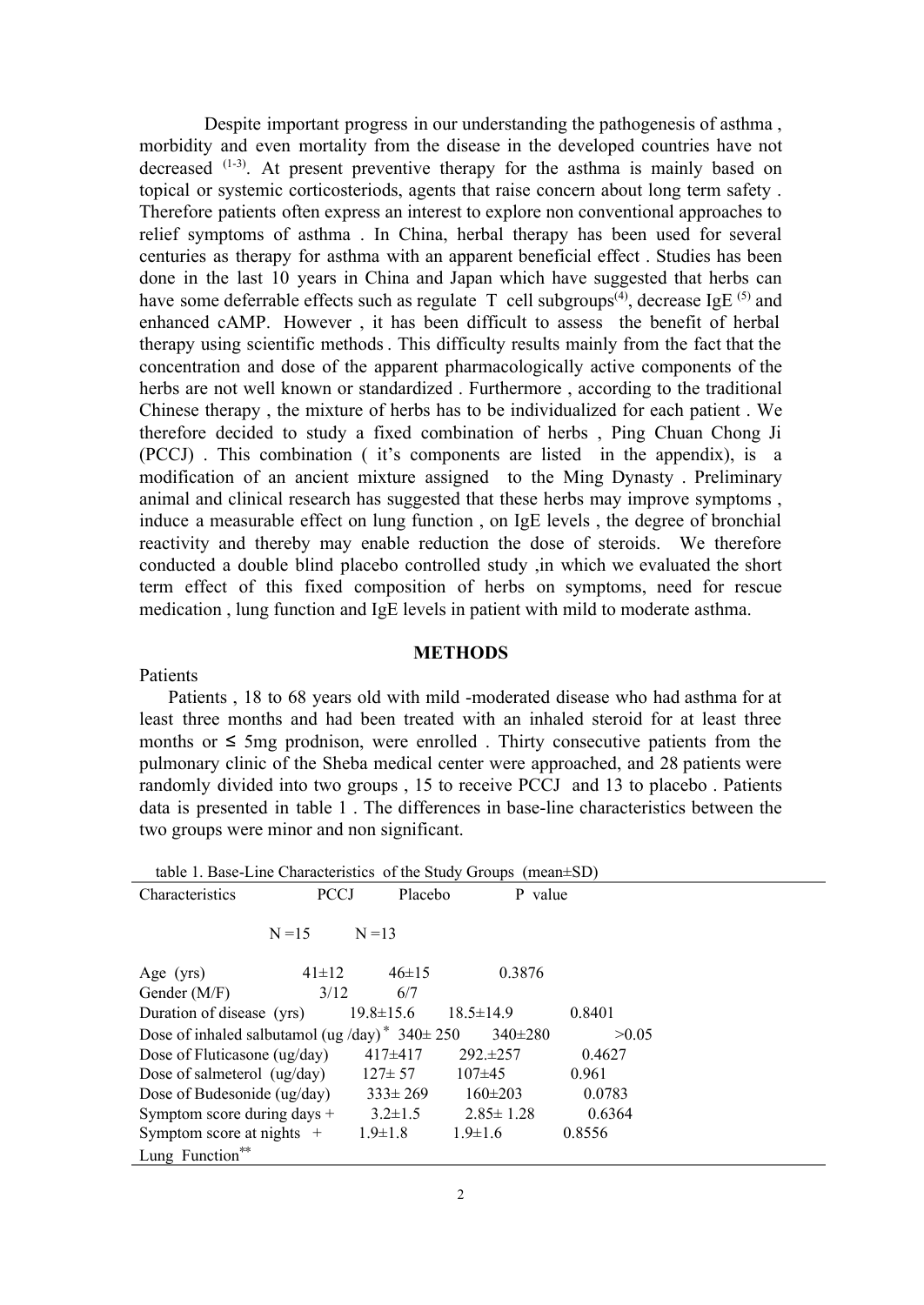| FVC liters               | $3.5 \pm 0.8$  | $3.9 \pm 1.1$ | 0.3501        |       |
|--------------------------|----------------|---------------|---------------|-------|
| FEV1 liters              | $3 \pm 0.6$    | $3.3 \pm 0.9$ | 0.3352        |       |
| PEF morning (liters/min) | $250 \pm 57.2$ |               | $299 \pm 126$ | 0.187 |

 $*$  Rescue medication for day and night . one puff  $= 100$  mcg.

<sup>∗∗</sup>Abbreviations FEV<sub>1</sub> denotes forced expiratory volume in one second, and PEF peak expiratory flow.

+Symptoms were scored from 0 ( no symptoms) to 5 ( very serious symptoms)

# **Study Design**

This was a double -blind, randomized, placebo controlled parallel-group study that was consisted from  $3-4$  phases (depending on the assigned treatment), A: during the first 2 phases the conventional therapy was continued, 2 weeks of run-in period ,B: 4 weeks treatment with herbs or a matched placbo, C: 4 weeks in which dose reduction of the conventional medicine was attempted according to a standard protocol after which the treatment code was broken. D: 4 weeks of open treatment with herbs, this last phase was offer only to those who received placebo during the treatment period.

# **Evaluation Diary-Card**

Patients filled in a daily diary that included morning and evening peak flow ( best of two attempts),each before meditation ; Day and night score of syptoms (according to a 5 point scale .with 0 indicating no symptoms and over 3 incapacitating symptom); number of awakening due to asthma ; use of rescue inhaled therapy and the dose of conventional therapy . (Table 2)

# **Clinic Visits**

During the study patients attended the clinic every two weeks, during which they underwent physical examination, review of the diaries and siprometry. Blood tests for IgE, and liver function were done at end of the run-in period and after two weeks each the treatment. During each visit the patients answered a questions on cough ,phlegm, dyspnea(each on 13score). Patient withdrawal from the schedule due to declination or need for oral steroid were also recorded. Table 2 .

Table 2 Asthma Quality of life Questionnaire and clinic examine

| Domains                                                                         |
|---------------------------------------------------------------------------------|
| 1. Symptoms: shortness of breath, cough, phlegm, wheeze, night symptoms: number |
| of awaking due to asthma attack ; day symptoms : 0-5 score.                     |
| Use of Inhalators.                                                              |
| 2. Manifestations : rales , stridor, BP, HR.                                    |
| 3. Medication : Flixotide, Severant, Ventolin, Budicort, Prednisone             |
| others                                                                          |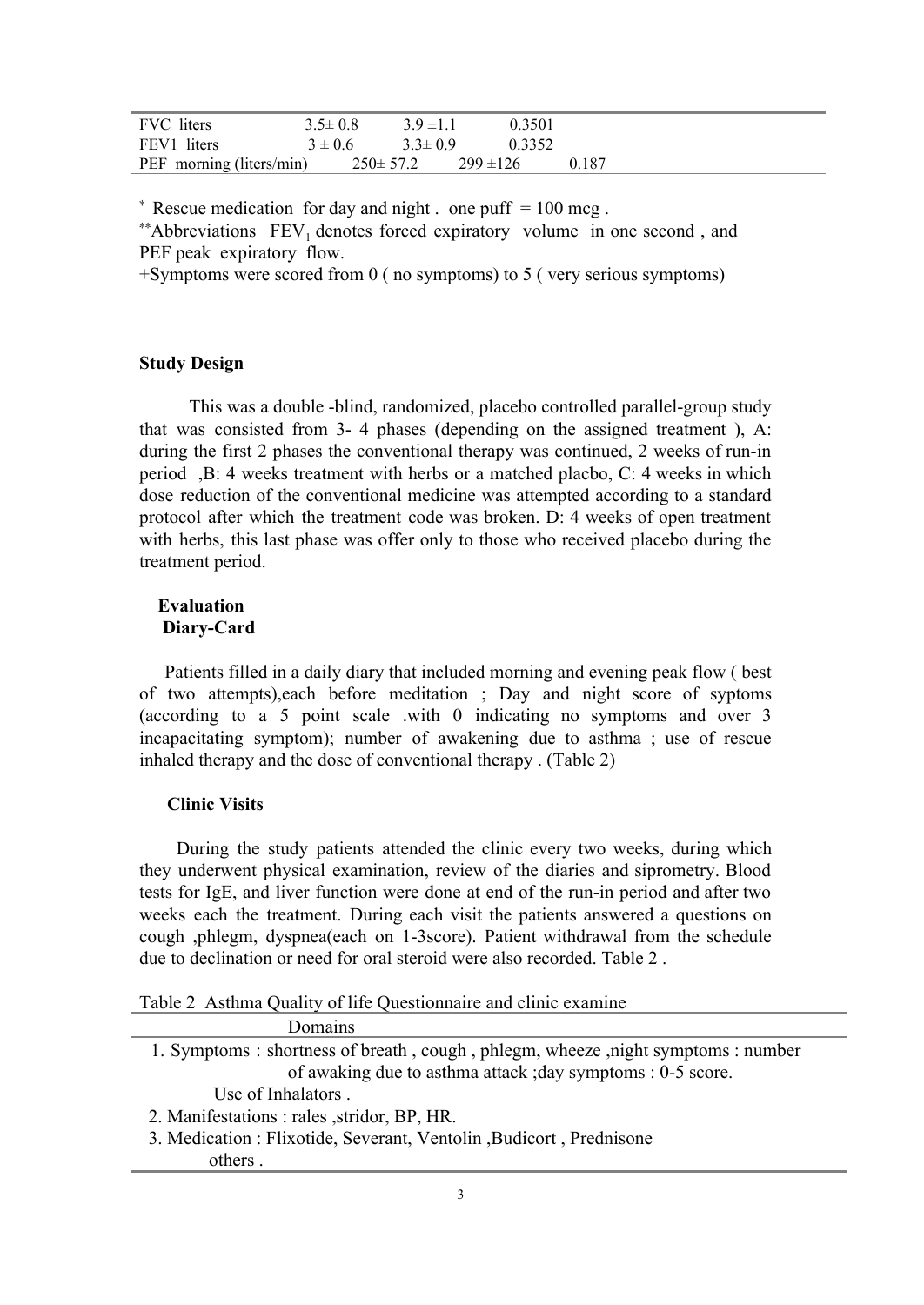4. Lung function: FVC, FEV1, FV1/FVC, PEF.

5. laboratory Examine: IgE , Eosinophilia,

The patients answers are based on experience during previous two weeks . Coughing, Phlegm, Shortness of breath , wheeze are grade on a 3 point scale : 1= mild ,2 moderate , 3=serious . The day symptoms on a 6 point scale .0=normal ,1= mild ,  $2 = 2$  brief attack, 3=persistent symptoms for many hours  $\mathcal{A} =$  persistent symptoms for a full day  $, 5$  = severe symptom.

# **Episodefree Days**

Declined as an episode-free day was a day in which there no need for rescue therapy with inhaled  $\beta_2$ -agonists, symptom score of 0, a morning peak expiratory flow that was 80 percent and no adverse events .

#### **IgE Measures**

Serum concentrations of free and total IgE were measured by the AlaSTAT Total  $IgE$  immunoenzymometric assay using enzyme -labeled murine monoclonal anti- $IgE$ antibody and ligand-labeled goat anti-IgE antibody  $(6)$ .

# **Treatment**

In the test group ,the patients took Ping Chuan Chong Ji orally. The ingredients are Radix Ephedrae , Prunus Armeniaca , Licoric . Codonopsis pilosula etc. The treatment contained of 5 capsules ( 2 grams) each time , 3 times daily. One course of treatment consists of 2 months daily treatment. The control group patients took placebo , 5 capsules each time , 3 times daily of two months. Steroid were used for severe asthma symptoms.

# **Statistical Analysis**

The date analysis followed a factorial design. All variables were analyzed with use of ANOVA and t-test, with base-line variables for comparison. For data from the diaries, mean values for the last 14 days before each visit were used. The analysis included all randomized patients. Data for patients who withdrew or discontinued therapy were included up to the time of their withdrew. The number of days during which treatment was received was entered as a covariate.

#### **RESULTS**

All patients who were randomized completed the study, and two patients in placebo group required oral perdnsion due to worsening of asthma .

# **Symptom scores**

Symptom scores are shown in table 3. Only in the PCCJ group the improvements was significant. (table 3).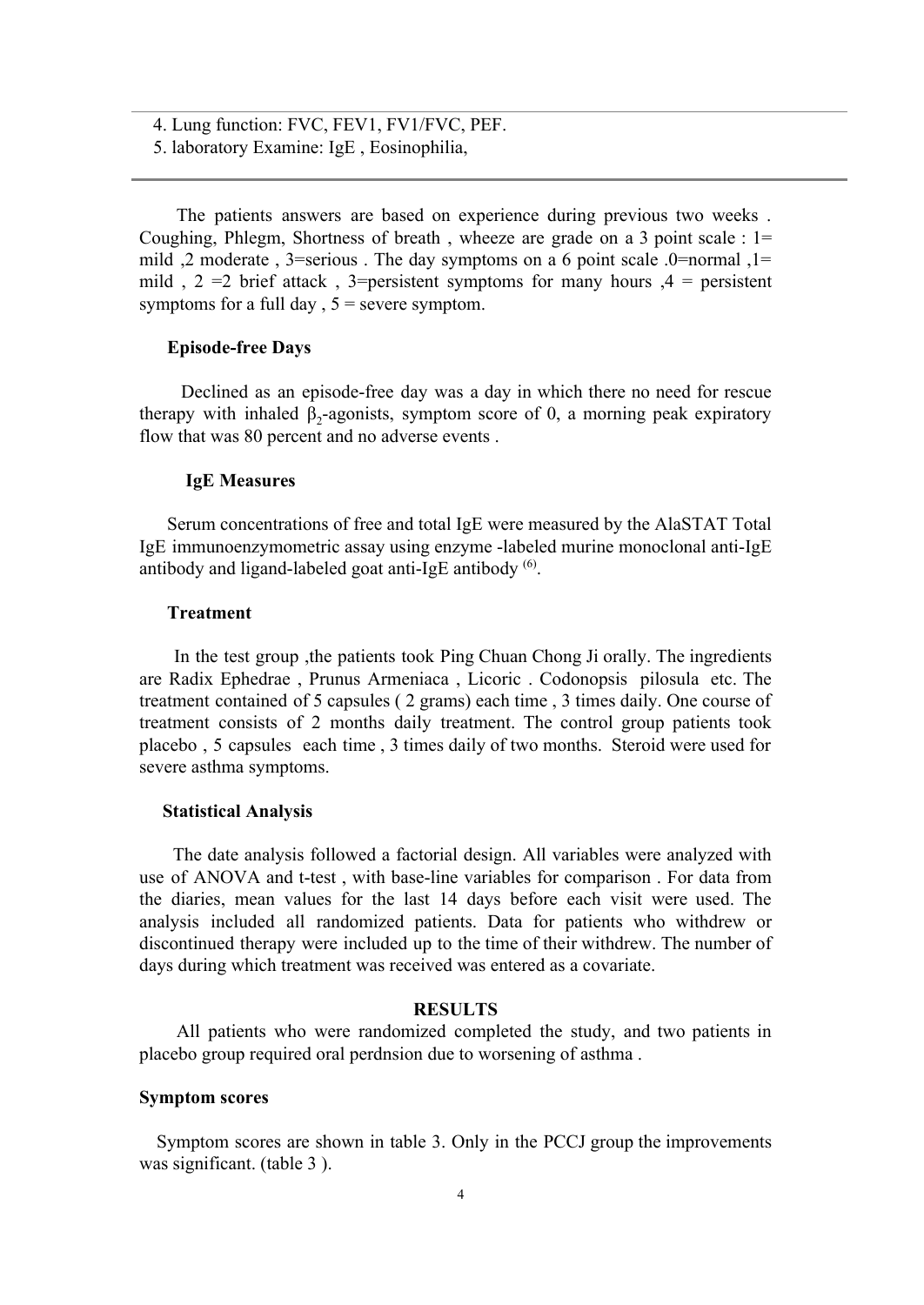Table 3. Clinical Outcomes in treatment and control groups (mean±SE)

| Groups      | phase | run-in | treatment                                                                                                | titration | open   |     |                                                                                                           |  |
|-------------|-------|--------|----------------------------------------------------------------------------------------------------------|-----------|--------|-----|-----------------------------------------------------------------------------------------------------------|--|
| <b>PCCJ</b> |       |        | daily score $3.1333\pm0.350$ $0.600\pm0.190^*$ $0.400\pm0.214^*$                                         |           |        |     |                                                                                                           |  |
|             |       |        | Night score $1.933\pm0.483$ $0.333\pm0.187$ $0.133\pm0.091$ <sup>*</sup>                                 |           |        |     |                                                                                                           |  |
|             |       |        | Cough score $1.600\pm0.235$ $0.333\pm0.126^*$ $0.200\pm0.145^*$                                          |           |        |     |                                                                                                           |  |
|             |       |        | Phlegm score $1.533 \pm 0.236$ $0.400 \pm 0.131^*$ $0.200 \pm 0.107^*$                                   |           |        |     |                                                                                                           |  |
|             |       |        | Short breath score $2.200\pm0.175$ $0.733\pm0.248$ $0.53\pm0.256$                                        |           |        |     |                                                                                                           |  |
|             |       |        | Salbutmaol(pull/day) <sup>#3</sup> .667±0.583 1.267±0.396 <sup>*</sup> 0.667±0.252 <sup>*</sup>          |           |        |     |                                                                                                           |  |
|             |       |        | Symptom free day $6\%$ 19% 20%                                                                           |           |        |     |                                                                                                           |  |
|             |       |        | Placebo daily score $2.846 \pm 0.522$ $2.615 \pm 0.595$ $2.923 \pm 0.680$                                |           |        |     | $0.571 \pm 0.202$ <sup>**</sup>                                                                           |  |
|             |       |        | Night score $1.714 \pm 0.606$ $1.286 \pm 0.522$ $2.714 \pm 0.606$ $0.571 \pm 0.369^{**}$                 |           |        |     |                                                                                                           |  |
|             |       |        | Cough score $1.154 \pm 0.249$ $1.385 \pm 0.385$ $1.462 \pm 0.386$ $0.500 \pm 0.189$ <sup>**</sup>        |           |        |     |                                                                                                           |  |
|             |       |        | Phlegm score $1.231 \pm 0.231$ $1.154 \pm 0.274$ $1.231 \pm 0.303$ $0.286 \pm 0.184$ <sup>**</sup>       |           |        |     |                                                                                                           |  |
|             |       |        | Short breath score $2.077 \pm 0.178$ 1.769 $\pm$ 0.201 1.846 $\pm$ 0.274 0.286 $\pm$ 0.184 <sup>**</sup> |           |        |     |                                                                                                           |  |
|             |       |        |                                                                                                          |           |        |     | Salbutmaol(pull/day) $*3.417 \pm 0.811$ $3.167 \pm 0.878$ $3.33 \pm 0.762$ $1.143 \pm 0.553$ <sup>*</sup> |  |
|             |       |        | Symptom free day $7\%$ 9%                                                                                |           | $10\%$ | 25% |                                                                                                           |  |

Notes:  $*$  p < 0.0001,  $*P<0.05$  compared with period 1(run-in period).  $*$  one puf Salbutmaol=100mcg.

The need for rescue medication was reduce significantly in the treatment group during both the day and the night . The four patients in this group stopped the conventional medication completely . The treatment patients reduced prednisone easily and was associated with a increased number of episode-free-days . This change did not occur in placebo group (the table  $4$ ) The table4 The change of medication (mean±SE)

| Phase measurement |           | <b>PCCJ</b> | Placebo   |                                                                                                                        |
|-------------------|-----------|-------------|-----------|------------------------------------------------------------------------------------------------------------------------|
| run-in            | titration | run-ın      | titration | open                                                                                                                   |
|                   |           |             |           | Fluticasone (ug) $714.3 \pm 101$ $250 \pm 77.2$ <sup>**</sup> $318.2 \pm 76.060$ $386.4 \pm 91.476$ $187.5 \pm 78.348$ |
|                   |           |             |           | Budesonide(mg) $0.455\pm0.061$ $0.127\pm0.041***$ $0.218\pm0.063$ $0.273\pm0.078$ $0.80\pm0.053$                       |
|                   |           |             |           | Salmeterol (ug) $23.00\pm3.391$ $15\pm1.5^*$ $15.3\pm4.253$ $14.4\pm4.285$ $10\pm3.162$                                |

Note:  $*p < 0.0661$ ,  $*p < 0.0038$ ,  $* * p < 0.0001$ . Compared with period 1 (run-in period). **Lung Function**

FVC and FEV1 in the two groups remained unchanged during the run-in period, but they increased only with the addition of PCCJ (table 5). FVC and FEV1 have remained higher during the titration than during the run-in period. (table 5 )

Table 5 The changes of FVC(L%) and FEV1(L/S%)PF(LPM) (mean±SE)

|             |            | Group phase run-in treatment titration                                    | open                                                                                              |
|-------------|------------|---------------------------------------------------------------------------|---------------------------------------------------------------------------------------------------|
| <b>PCCI</b> | <b>EVC</b> | $64.867\pm4.412$ $79.600\pm3.169^{**}$ $79.800\pm3.468^{**}$              |                                                                                                   |
|             | FEV1       | $51.800\pm5.170$ $64.133\pm4.634$ $65.87\pm4.895$                         |                                                                                                   |
|             | РF         | $250 \pm 14.768$ $330.667 \pm 19.085$ *** $336 \pm 18.434$ ***            |                                                                                                   |
|             |            |                                                                           | Placeblo FVC $75.154\pm22.407$ $76.385\pm23.243$ $74.467\pm20.769$ $89.22\pm16.98$                |
|             | FEV1       | $63.231 \pm 26.398$ $64 \pm 26.957$ $61.615 \pm 23.361$ $61.62 \pm 23.36$ |                                                                                                   |
|             | PF         |                                                                           | $299.231 \pm 126.258$ $294.614 \pm 110.067$ $294.615 \pm 110.575$ $363.3 \pm 125.89$ <sup>*</sup> |
|             |            |                                                                           |                                                                                                   |

Notes :\*p<0.0015; \*\*p<0.0003. \*\*\*P<0.0001, Compared with run-in period.

Changes in peak expiratory flow were significantly in PCCJ group and the open period of placebo group.(table5).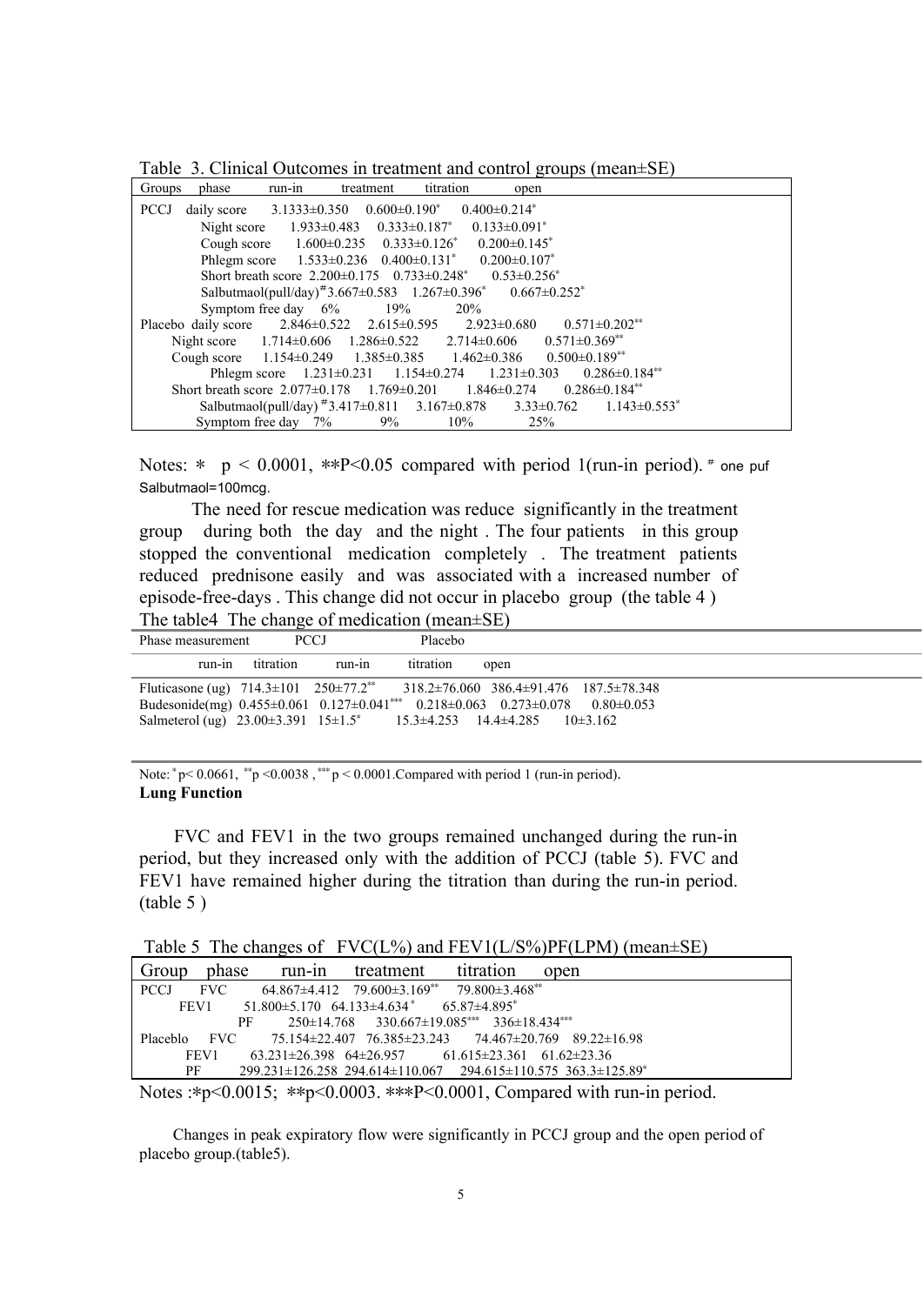#### **Serum IgE Concentration**

With PCCJ treatment serum concentration of free IgE dropped rapidly and the difference was close to significance . While it has not significant changes in the control group .(table 6).

|             |    | $14010$ $\sigma$ $1110$ enalgeberg $1450$ (incan-be) |                                         |
|-------------|----|------------------------------------------------------|-----------------------------------------|
|             |    |                                                      | Groups n run in period treatment period |
|             |    |                                                      |                                         |
| <b>PCCJ</b> | 14 | $193.931 \pm 41.4$                                   | $120.380 \pm 24.93$ <sup>*</sup>        |
| Placebo     |    | $10 \qquad 286.702 \pm 68.142$                       | $304.229 \pm 71.699$                    |

Table 6 The changes of IgE (mean±SE)

Nots :\*  $p < 0.0676$  Compared with run-in period.

#### **Adverse Events**

All treatments were well tolerated throughout the study . one patient received prednisone for asthma exacerbation and one patient report had constipation both in the placebo group . one patient improve SGPT to normal and one patient improve lithium to normal , one patient stomach upside for 2 days ,no influence to blood pressure and heart beat and smoothly withdraw the conventional medication in the PCCJ group.

# **DISCUSSION**

The study showed that the PCCJ can improved asthma-symptom scores, lung function and reduced the need for rescue medications and enabled reduction of the dose of inhaled steroid; In the meaning time of the improvement was clinically significant and also in lowing the IgE . The improvement in the control of symptoms is in agreement with the results of other studies . Many study already did in China, Dr Li et al clinic research on 111 cases asthma patients showed that Chinese medicine can significantly low the Ig $E^{(8)}$ . The herbs are used for bronchodilator medicine that can treat acute asthma and anti- airway allergic inflammation to cease the attack of asthma. At the same time prevent asthma attack . T lymphocyte play an important regulative role in homoral immunity .in recent years , in the regulation of formation of IgE,  $T_H$  clone that prompt B cell to secret more IgE was found when lymphocytes were cultured . some patients belong to the type of IgE dependence. these patients have a higher level of IgE in blood serum , IgE results in releasing of medium after mastocyte cross linking , so that it brings about bronchospasm and asthma attack . In the meantime .it was found that patients of asthma that was induce by sensitinogen have lower  $T_H$  in peripheral blood and higher  $T_H$  in the lung tissue . and it lasts a long time . The suggested that  $T_H$  migrates to lung and has an important role in bring about type 1 allergic reaction . PCCJ regulate T cell subgroup and prevent asthma attack , and increase CAMP in plasma and lung cells type 2 , return the lung volume to normal , the herbs exert protective effect on the adrenocortical cells of the steroid dependent asthmatic patients by suppressing the exogenous steroids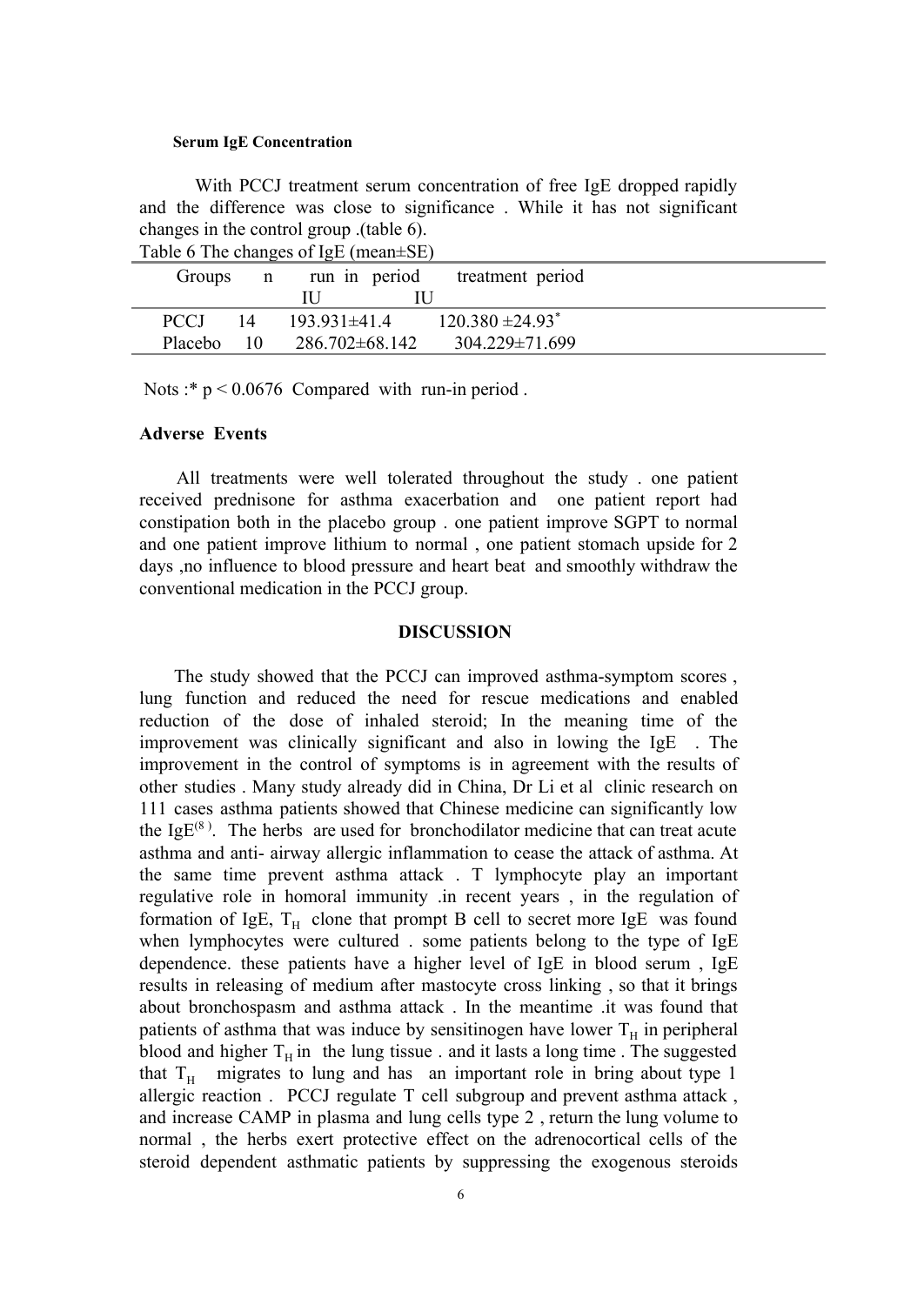regulate the disorder in different level on hypothalamus-pituitary-adrenocotical axis in the patients. Ma huang or Ephedra sinica contain in PCCJ is well-known traditional Chinese medicine . This herb has been well studied in the Chinese literature. Its uses include the treatment of asthma , high fever , nasal congestion , tracheitis , cough, hemorrhage, circulatory collapse, and shock $(9)$ . Ma huang is claimed to open pores , facilitate the movement of lung-qi( or energy), and control wheezing . A classical formula combines Ma Huang with apricot , gypsum, and licorice. Active constituents of Ma Huang include L- ephedrine  $(80-90\%)$ , L-methylephedrine D-pseudoephedrine D-N-methylpseudoephedrine, D-norpseudoephedrine, and 0.3-1.5 alkaloid. Ephedrine is an adrenergic agonist, acting on both  $\alpha$  -and β-receptors causing vasoconstriction and mydriasis . L-ephedrine has a β-adrenergic agonistic action that relaxes of bronchial muscle <sup>(10)</sup>. Licorice is a root used as expectorant in cough ,bronchitis and asthma (11) . Active chemicals include glycyrrhizin, a glycone glycyrrhetinic acid, 2-β-glucoronosyl glucoronic acid, isoliquiritigenin-4-glucoside liquintigenin, medicarpin, licorice, licoflavone, saponin and tannic acids  $(12)$ . Meckenzie et al study that healthy human were given glycyrrhetinic acid and plasma contisone and cortisol levels were measured .Results showed increased urinary free cortisol and unchanged plasma cortisol with decrease urinary and plasma cortisone<sup>(13)</sup>. As per materia medica, licorice also an antiallergic effect by inhibiting histamine-induced increased permeability of capillaries $(14)$ . Licorice contains triterpenes, which have a similar structure to adrenal cortex hormones and might be a possible basis for anti-inflammatory action  $(15)$ . Koda et al . discovered that licorice reduced immunoglobulin E (IgE) serum by inhibiting PCA in rats <sup>(16)</sup>. Other antiasthmatic effects include inhibition of PAF. Huang also states that licorice has active antitussive chemicals, 18-β-glycyrrhetic acid and terpnoids, and is an expectorant . It can reduce inflammation of laryngeal mucosa and exhibits protective action to reduce irritation<sup>(17)</sup>. Some licorice derivatives have shown potency equal to codeine in suppressing cough <sup>(18)</sup>. Gypsum is described by traditional medicine as an herb that clears heat from the lungs and treats cough and wheezing with fever and thick sputum $(19)$ . It has been reported that Radix Codonopsis Pilosulae , Radix Ophiopogon , Gypsum can improve the immune function and increase  $cAMP$  in plasma<sup> $(20)$ </sup>. The dried kernel of apricot (Prunus armeniaca) is used in the formula . It contains the glucosides amygdalin and amygdalase , Amygdalase and pepsin in the stomach hydrolyzes amygdalin to make cyanic acid that stimulates the respiration center , producing antitussive and antiasthmatic effects . As materia mdica , research has shown a paste made of the dried kernel improves cough , wheezing, and phlegm production in chronic brochitis (21) . Scutellaria baicalensis is a Chinese medicine used for allergies , upper respiratory infections (URIs), and inflammation Its claimed effects include aphrodisiac, antispasmodic ,stringent, antiallrgic, antibiotic , diaphoretic ,febrifuge and tonic (22) . Scutellaria is claimed to inhibit phosphodisterase . It contains wogonin ,baicalein ,oroxylinyl ,volatile oil, scutellarin, scutellarein, and  $\beta$ -sitosterol<sup>(23)</sup>. Baicalein appears to inhibit mast cell degranulation and promote bronchodilation in the guinea pig model of asthma<sup>(24)</sup>. Koda et al: discovered that Scutellaria inhibited PCA in rats and resulted in reduced serum IgE  $(16)$ . Other research has also shown that Scutellaria